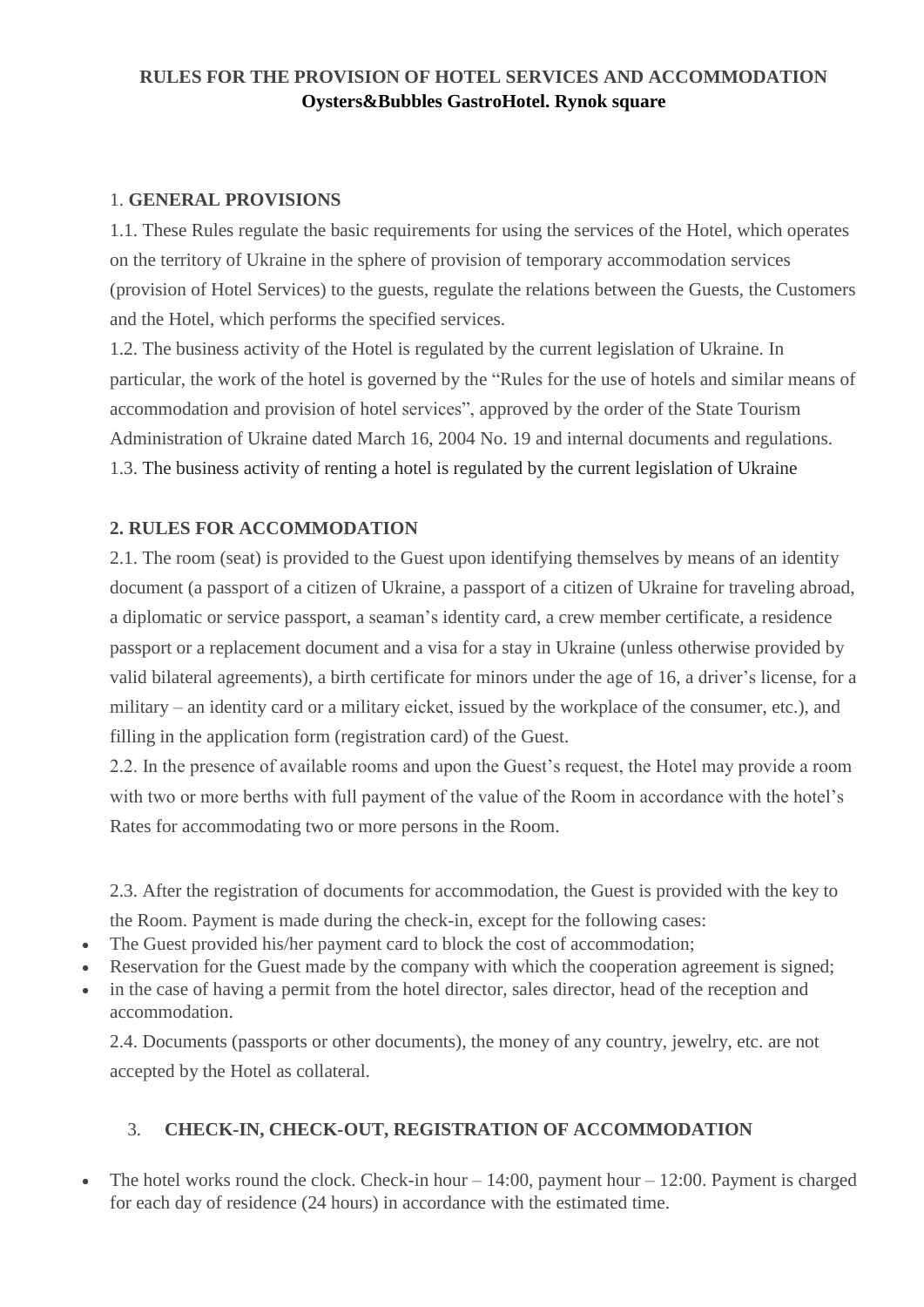- The residence for less than 24 hours is charged for the full day in accordance with the estimated time.
- Early check-in and late check-out are available only with a prior written agreed reservation.
- In case of an early departure, the Guest is obliged to warn the hotel about such shortening of the period of stay one day in advance and pay an early departure fee in the amount of the period of one day stay in addition to the cost of the actually provided Hotel services.
- Early check-in between 00:00 and 06:00 is paid additionally in the amount of 100% of the full day accommodation cost (breakfast included).
- Early check-in between 06:00 and 14:00 is paid additionally in the amount of 50% of the full day accommodation cost.
- Late check-out between 12:00 and 18:00 is paid additionally in the amount of 50% of the full day accommodation cost.
- Late check-out after 18:00 is paid additionally in the amount of 100% of the full day accommodation cost.
- Children under 3 years old inclusively are accommodated free of charge (without extra bed and breakfast).
- Accommodation of children between 4 and 10 on the extra berth in the Room is charged in accordance with the Hotel price list (breakfast included).
- Accommodation of adults on the extra berth with the Hotel price list (breakfast included). The hotel has the right to refuse a Guest in the accommodation in the following cases:
- the Guest does not have identity documents, or documents are invalid or overdue; there is a suspicion that documents are fake;
- the Guest has an untidy, dirty appearance, is in a state of alcohol, narcotic or other similar intoxication. Guest's behavior is inadequate and aggressive.
- The Guest refuses to adhere to the rules for the residence in the Hotel;
- The Guest has been added to the list of unwanted guests;
- in other cases, foreseen by the law of Ukraine.

In disputed cases, the decision is to be made by the administration of the Hotel.

# 4. **RULES FOR RESERVATION, CANCELLATION OF RESERVATION, AND PAYING FOR ADDITIONAL HOTEL SERVICES**

### 4.1. **Reservation of the Rooms:**

- The Hotel administration has the right to conclude reservation agreements for the Rooms. In the case of availability of Rooms, the administration accepts applications for reservations from legal entities and individuals.
- The hotel has the right to conclude an agreement with the Customer on the reservation of the Rooms by having it signed by two parties, as well as by accepting a reservation request by post, telephone or any other communication service (e-mail and fax), which allows to reliably distinguish the belonging of the application to the Customer. The agreement is said concluded only in case of written approval by the Hotel of the submitted reservation request.
- Applications for reservation of the Rooms in the Hotel for the accommodation of individual tourists, citizens and groups are submitted by the Customer within the period specified by the Hotel administration in accordance with the concluded agreement.
- The reservation is considered non-guaranteed without payment. To make a reservation guaranteed, the Guest must make pre-payment. Making pre-payment is possible on the Website or otherwise by prior arrangement with the Hotel.
- Non-guaranteed reservation is valid until 18:00 of the check-in date, after which it can be canceled by the Hotel without notice to the Guest.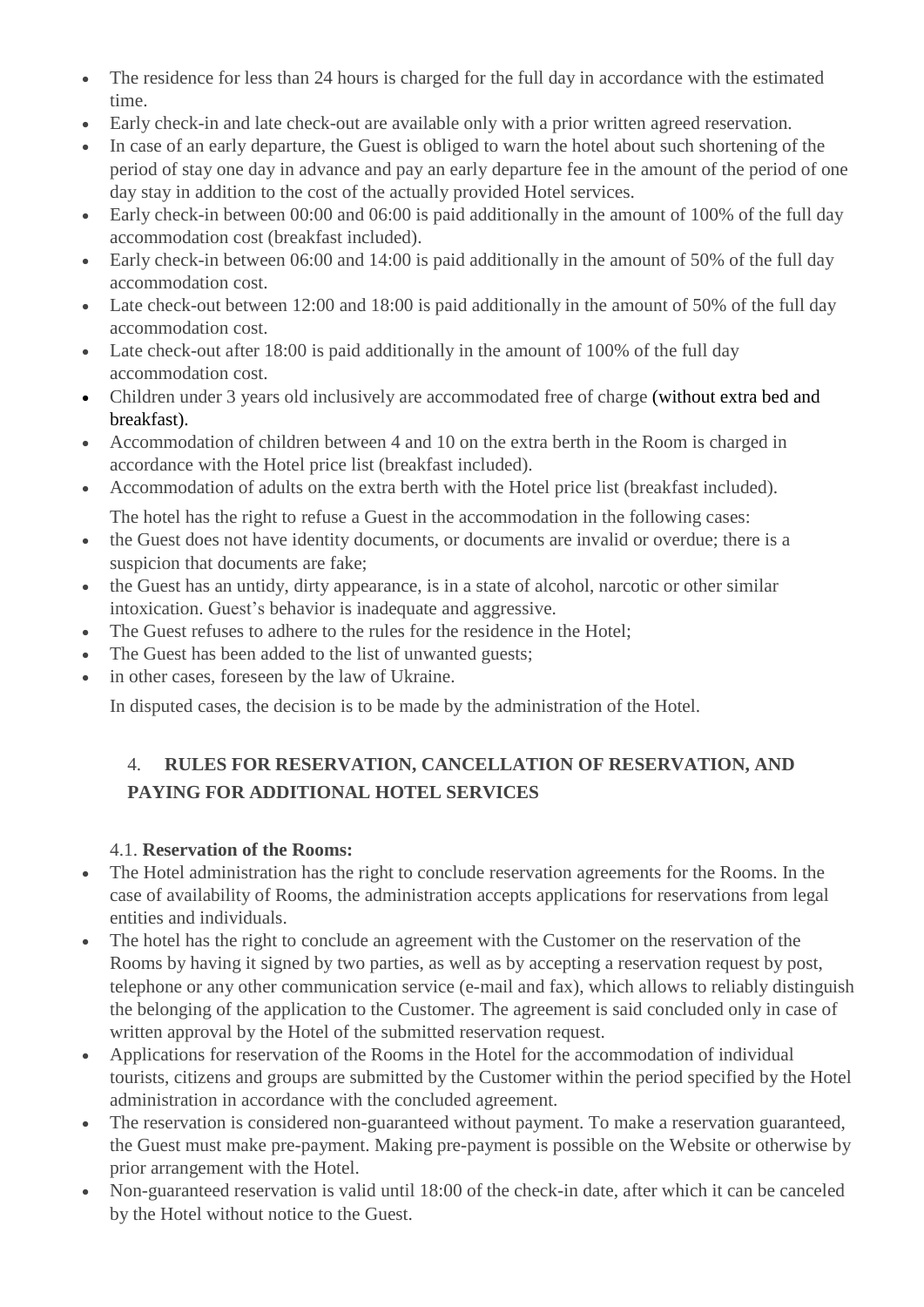- The guest can confirm reservation (thus giving it the status of the Guaranteed Reservation) by making a pre-payment in the amount of one day of stay (partial pre-payment – for reservation for more than one day), or 100% of the reservation price (full prepayment), via bank card, bank transfer or otherwise.
- In case of reservation with early check-in service for the Guest, reservation is confirmed by the Hotel 48 hours prior to the check-in time (14:00) on the day of arrival.
- In case of reservation with early check-out service for the Guest, reservation is confirmed by the Hotel 48 hours prior to the check-out time (12:00) on the day of departure.
- In case if the Guest does not check in at the Hotel or cancels the reservation later than 24 hours before 14:00 on the check-in date, the prepayment in the amount of one day of stay will not be refunded and is considered a penalty for the benefit of the Hotel.
- By confirming the Hotel Room reservation, the Guest accepts and agrees with the terms above, including Cancellation of reservation and non-arrival policy.

## **4.2. Cancellation of reservation:**

- Cancellation of confirmed reservation is made by sending a message to the Hotel in writing by email **Oysters\_bubbles@ukr.net** or by calling +38 0671108898. Cancellation is free of charge (except for special fares, which does not allow for the return of pre-payment) if it is made during the 5 day period before the Guest's arrival day. The customer receives a confirmation of cancellation of the reservation.
- In case of cancellation after the specified time, the Customer pays the Hotel 100% of the cost of the first day of the stay of the confirmed order, including the cost of the additional services ordered.
- In case if the Guest does not check in at the Hotel or cancels the reservation later than 5 day before 14:00 on the check-in date, the prepayment in the amount of one day of stay will not be refunded and is considered a penalty for the benefit of the Hotel.
- All prices for Hotel services are indicated in UAH. Payment for accommodation is made in UAH.
- Payment for accommodation is made before the Guest's arrival. Payment can be made in cash, by credit card, by bank transfer, by recalculation, etc. The Hotel accepts bank cards: Visa, Mastercard.
- The Room price include a tourist tax of 1% of the accommodation (excluding VAT)

Prerequisites for exemption from paying the tourist tax:

 the availability of an order for a business trip at the check-in and/or providing its scan copy upon reservation.

To ensure that the tourist tax will not be included to the bill when a reservation is paid by bank transfer, it is necessary that a scan of the order for a business trip will be sent with the reservation application to the reservation department. Otherwise, the tourist tax will be included in the bill or paid by the Guest in place;

- having the status of a disabled person, a disabled child, which is confirmed by the relevant documents, and the presence of person accompanying the disabled person of the group I or a disabled child (no more than one accompanying person);
- having the status of a veteran of the war, which is confirmed by the relevant documents (including participants of Anti-Terrorist Operation (ATO));
- having the status of a participant of the liquidation of the consequences of the accident at the Chernobyl Nuclear Power Plant, as confirmed by the relevant documents;
- the Guest is under 18 years old.

# 5. **RIGHTS AND RESPONSIBILITIES OF GUESTS RESIDING IN THE HOTEL**

 Guests staying at the Hotel are obliged to adhere to these Rules, fire safety rules, as well as other normative documents and the law of Ukraine.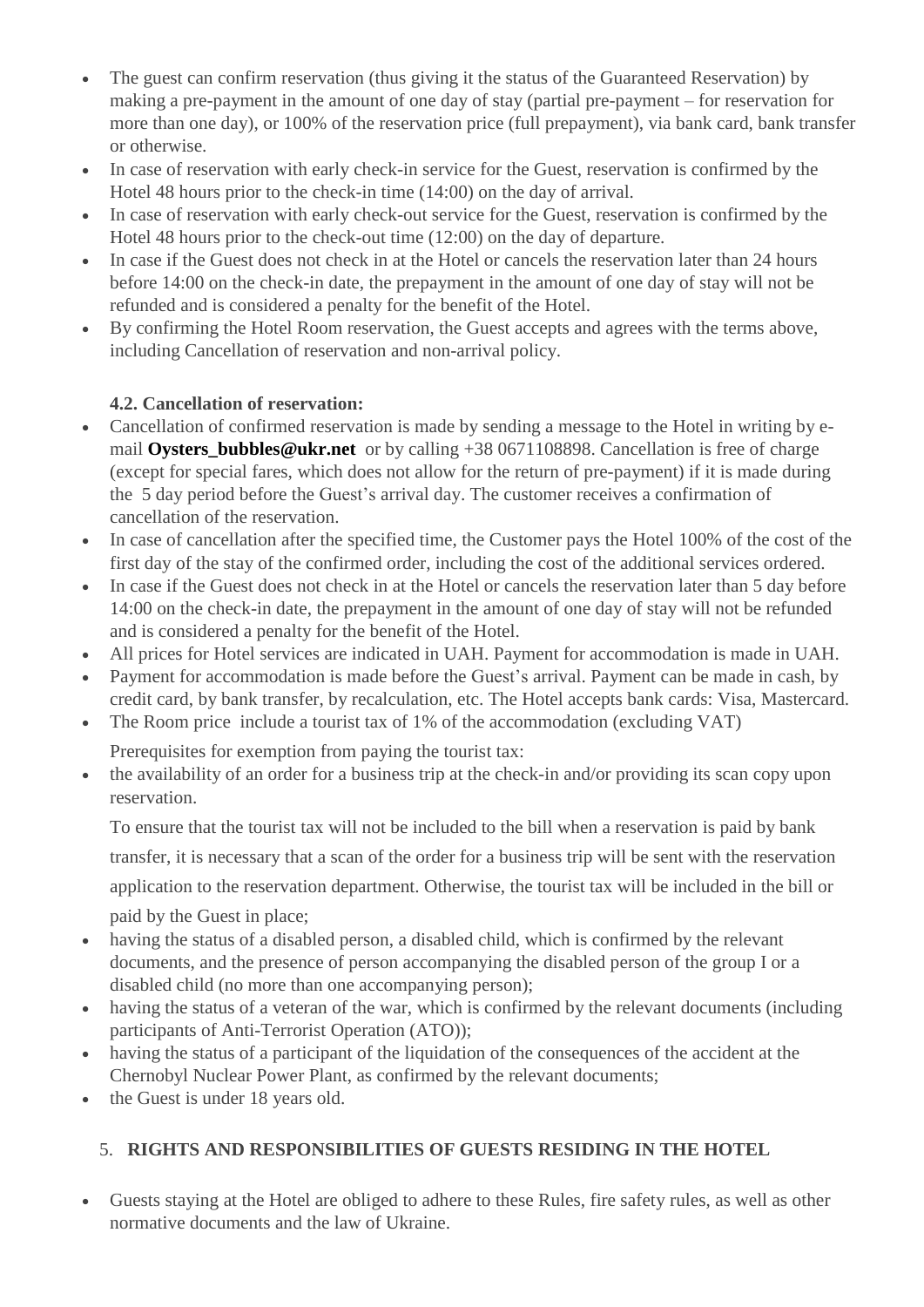- The hotel does not recommend leaving money, jewelry and other valuable possessions in the Room.
- The hotel is responsible for the loss of money, other valuable possessions (securities, documents), jewelry only on the condition that they were separately transferred to the Hotel for storage (located in the designated storage space or in the luggage room. Safes located in the Rooms do not belong to this category).

#### **5.1. Guests staying in hotels are prohibited**:

- To bring and store in the Rooms the substances, materials, and objects that are dangerous to the life and health of citizens and the preservation of property;
- Leave room to unknown persons (persons who did not complete and did not sign the Guest registration card), and pass them the keys to the rooms;
- Smoke tobacco products, electronic cigarettes, and hookahs on the territory of the Hotel (in the Rooms, corridors, hall, restaurant, etc.). Smoking is permitted exclusively in a specially designated place – the information is in the administrator. For smoking in prohibited places, the Guest undertakes to pay a penalty of 100% of the cost of the Room per day for each breach.
- To carry the dishes, cutlery, food, and beverages out of the restaurant without prior approval from the restaurant administration;
- To use electric heating appliances that are not included in the Room equipment;
- To use the equipment of the Hotel and the Room for purposes other than intended;
- To make noise and disturb Hotel Guests after 22:00 in the evening and before 9:00 in the morning;
- To bring and store firearms, gas, pneumatic and other weapons on the territory of the Hotel.
- Living with animals

#### **5.2. Rights and responsibilities of Guests:**

- The Guest has the right to invite visitors to their room from 09:00 to 22:00. In case the visitor stays in the Room after 22:00, the guest must pay the difference between double and single accommodation if the Guest paid only for single accommodation. If two guests have already been registered in the Room, placing an adult on an extra berth in the Room will be charged according to the Hotel's price list. The cost can be specified by contacting the Hotel or the reservation department;
- The Guest is obligated to compensate the Hotel in case of loss or damage to the property of the Hotel and is also responsible for violations caused by the invited persons (visitors). The damage cost is determined by the Hotel administration. The losses are reimbursed by the Guest in full, in the amount that covers the actual losses of the Hotel on the basis of the Act of Pecuniary Damage, within five banking days from the moment of drawing up of the said Act;

## **6. Rules regulating Hotel property usage**

6.1. Hotel provides furnished rooms equipped with appliances (TV etc.), plumbing and other equipment for clients' (guests') temporary lodging.

6.2. All guests are obliged to make thrifty use of hotel's property, use equipment as intended, and observe fire safety requirements. Any cases of damages to property, technical malfunctions, and emergencies should be immediately informed to the front desk representative.

 6.3.After check-in, within one hour the Guest has the right to notify the administrator of the reception and accommodation service about the detection of defects in the items of decoration and equipment of the Hotel room. In the absence of a statement and if the administration finds at the departure of the Guest loss or damage to property of the Hotel, the Guest pays material damages.

 6.4. Upon check-in, the guest is given a key-card with a keychain, which he must return on the day of departure. In case the guest loses the key-card or keychain, a fine of UAH 100 will be charged.